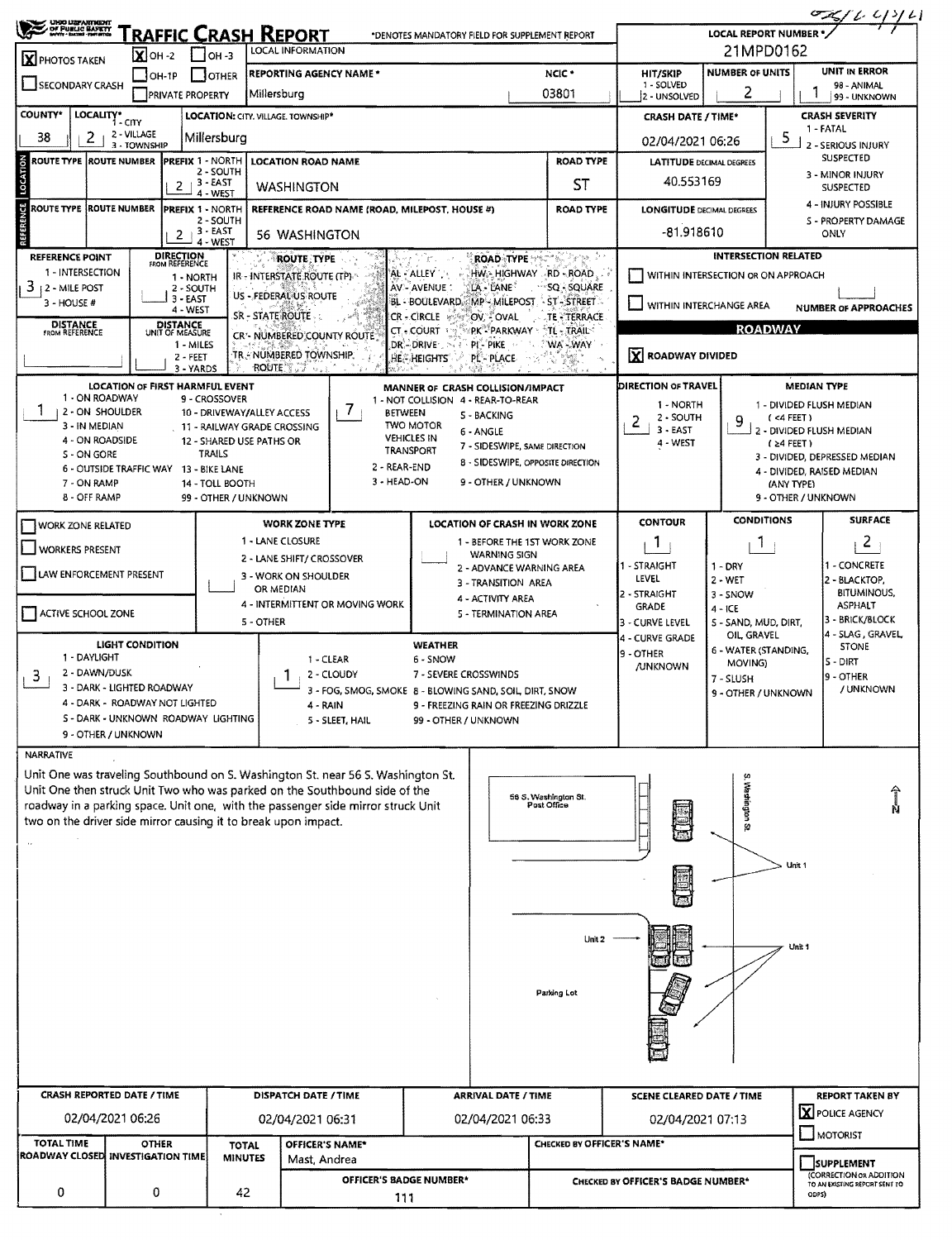|                                                                                                                                                                                                                                       | OHO DIZPARTMENT<br>OF PUBLIC BAPETY                                                    |                                                                        | <b>LOCAL REPORT NUMBER</b>                        |                                                                                |                                              |                                                   |                                                       |                                                         |                                                                      |  |  |  |  |  |  |  |
|---------------------------------------------------------------------------------------------------------------------------------------------------------------------------------------------------------------------------------------|----------------------------------------------------------------------------------------|------------------------------------------------------------------------|---------------------------------------------------|--------------------------------------------------------------------------------|----------------------------------------------|---------------------------------------------------|-------------------------------------------------------|---------------------------------------------------------|----------------------------------------------------------------------|--|--|--|--|--|--|--|
|                                                                                                                                                                                                                                       |                                                                                        |                                                                        | 21MPD0162                                         |                                                                                |                                              |                                                   |                                                       |                                                         |                                                                      |  |  |  |  |  |  |  |
| UNIT#                                                                                                                                                                                                                                 | OWNER NAME: LAST, FIRST, MIDDLE ( C SAME AS DRIVER)                                    |                                                                        | OWNER PHONE(INCLUDE AREA CODE (E) SAME AS DRIVER) | DAMAGE                                                                         |                                              |                                                   |                                                       |                                                         |                                                                      |  |  |  |  |  |  |  |
|                                                                                                                                                                                                                                       | LITTLE, EMILY, BROOKE                                                                  |                                                                        |                                                   | 330-600-8583                                                                   | <b>DAMAGE SCALE</b>                          |                                                   |                                                       |                                                         |                                                                      |  |  |  |  |  |  |  |
|                                                                                                                                                                                                                                       | OWNER ADDRESS: STREET, CITY, STATE, ZIP ( C) SAME AS DRIVERS                           |                                                                        |                                                   |                                                                                |                                              |                                                   |                                                       | 1 - NONE<br>2                                           | 3 - FUNCTIONAL DAMAGE                                                |  |  |  |  |  |  |  |
|                                                                                                                                                                                                                                       | 6062 TOWNSHIP RD, MILLERSBURG, OH, 44654                                               |                                                                        |                                                   |                                                                                |                                              |                                                   |                                                       | 2 - MINOR DAMAGE<br>4 - DISABLING DAMAGE<br>9 - UNKNOWN |                                                                      |  |  |  |  |  |  |  |
|                                                                                                                                                                                                                                       | <b>COMMERCIAL CARRIER: NAME, ADDRESS, CITY, STATE, ZIP</b>                             |                                                                        |                                                   |                                                                                |                                              |                                                   | COMMERCIAL CARRIER PHONE: INCLUDE AREA CODE           |                                                         | <b>DAMAGED AREA(S)</b>                                               |  |  |  |  |  |  |  |
|                                                                                                                                                                                                                                       | LP STATE   LICENSE PLATE #                                                             |                                                                        |                                                   | <b>VEHICLE IDENTIFICATION #</b>                                                |                                              |                                                   |                                                       |                                                         | INDICATE ALL THAT APPLY                                              |  |  |  |  |  |  |  |
| OH.                                                                                                                                                                                                                                   | HZT7206                                                                                |                                                                        |                                                   | JM3KFBBM6L0745043                                                              |                                              | <b>VEHICLE YEAR</b><br>2020                       | <b>VEHICLE MAKE</b><br>MAZDA                          |                                                         |                                                                      |  |  |  |  |  |  |  |
| INSURANCE                                                                                                                                                                                                                             | <b>INSURANCE COMPANY</b>                                                               |                                                                        |                                                   | <b>INSURANCE POLICY #</b>                                                      |                                              | <b>COLOR</b>                                      | <b>VEHICLE MODEL</b>                                  |                                                         |                                                                      |  |  |  |  |  |  |  |
| <b>X</b> VERIFIED                                                                                                                                                                                                                     | <b>GEICO</b>                                                                           |                                                                        |                                                   | 4507827824                                                                     |                                              | <b>BLK</b>                                        | $CX-5$                                                |                                                         |                                                                      |  |  |  |  |  |  |  |
|                                                                                                                                                                                                                                       | <b>TYPE OF USE</b>                                                                     | IN EMERGENCY                                                           |                                                   | US DOT #                                                                       |                                              | <b>TOWED BY: COMPANY NAME</b>                     |                                                       |                                                         |                                                                      |  |  |  |  |  |  |  |
| <b>COMMERCIAL</b>                                                                                                                                                                                                                     | <b>GOVERNMENT</b>                                                                      | <b>RESPONSE</b>                                                        |                                                   | <b>VEHICLE WEIGHT GVWR/GCWR</b>                                                |                                              |                                                   | <b>HAZARDOUS MATERIAL</b>                             |                                                         |                                                                      |  |  |  |  |  |  |  |
| INTERLOCK<br>DEVICE                                                                                                                                                                                                                   | HIT/SKIP UNIT                                                                          | # OCCUPANTS                                                            |                                                   | $1 - 510K$ LBS.<br>2 - 10.001 - 26K LBS.                                       |                                              | <b>IMATERIAL</b><br>CLASS #<br>RELEASED           | PLACARD ID#                                           |                                                         |                                                                      |  |  |  |  |  |  |  |
| <b>EQUIPPED</b>                                                                                                                                                                                                                       |                                                                                        |                                                                        |                                                   | $3 - 26K$ LBS.                                                                 |                                              | PLACARD                                           |                                                       |                                                         | 12                                                                   |  |  |  |  |  |  |  |
|                                                                                                                                                                                                                                       | 1 - PASSENGER CAR<br>2 - PASSENGER VAN                                                 | 6 - VAN (9-15 SEATS)<br>7 - MOTORCYCLE 2-WHEELED                       |                                                   | 12 - GOLF CART<br>13 - SNOWMOBILE                                              |                                              | 18 - LIMO (LIVERY VEHICLE)                        | 23 - PEDESTRIAN/SKATER                                |                                                         | 12                                                                   |  |  |  |  |  |  |  |
| 3                                                                                                                                                                                                                                     | (MINIVAN)                                                                              | 8 - MOTORCYCLE 3-WHEELED                                               |                                                   | 14 - SINGLE UNIT                                                               | 20 - OTHER VEHICLE                           | 19 - BUS (16 + PASSENGERS)                        | 24 - WHEELCHAIR (ANY TYPE)<br>25 - OTHER NON-MOTORIST |                                                         |                                                                      |  |  |  |  |  |  |  |
|                                                                                                                                                                                                                                       | UNIT TYPE 3 - SPORT UTILITY<br>VEHICLE                                                 | 9 - AUTOCYCLE<br>10 - MOPED OR MOTORIZED                               |                                                   | <b>TRUCK</b><br>15 - SEMI-TRACTOR                                              |                                              | 21 - HEAVY EQUIPMENT                              | 26 - BICYCLE                                          |                                                         |                                                                      |  |  |  |  |  |  |  |
|                                                                                                                                                                                                                                       | 4 - PICK UP                                                                            | <b>BICYCLE</b>                                                         |                                                   | 16 - FARM EQUIPMENT                                                            |                                              | 22 - ANIMAL WITH RIDER OR<br>ANIMAL-DRAWN VEHICLE | 27 - TRAIN<br>99 - UNKNOWN OR HIT/SKIP                |                                                         |                                                                      |  |  |  |  |  |  |  |
|                                                                                                                                                                                                                                       | 5 - CARGO VAN<br>(ATV/UTV)                                                             | 11 - ALL TERRAIN VEHICLE                                               |                                                   | 17 - MOTORHOME                                                                 |                                              |                                                   |                                                       |                                                         |                                                                      |  |  |  |  |  |  |  |
|                                                                                                                                                                                                                                       | # OF TRAILING UNITS                                                                    |                                                                        |                                                   |                                                                                |                                              |                                                   |                                                       |                                                         |                                                                      |  |  |  |  |  |  |  |
|                                                                                                                                                                                                                                       | WAS VEHICLE OPERATING IN AUTONOMOUS<br>MODE WHEN CRASH OCCURRED?                       |                                                                        | 3 - CONDITIONAL AUTOMATION 9 - UNKNOWN            |                                                                                |                                              |                                                   |                                                       |                                                         |                                                                      |  |  |  |  |  |  |  |
| 2                                                                                                                                                                                                                                     | 1 - YES 2 - NO 9 - OTHER / UNKNOWN                                                     |                                                                        | 0                                                 | 1 - DRIVER ASSISTANCE<br>AUTONOMOUS 2 - PARTIAL AUTOMATION 5 - FULL AUTOMATION |                                              | 4 - HIGH AUTOMATION                               |                                                       |                                                         |                                                                      |  |  |  |  |  |  |  |
|                                                                                                                                                                                                                                       |                                                                                        |                                                                        | MODE LEVEL                                        |                                                                                |                                              |                                                   |                                                       |                                                         |                                                                      |  |  |  |  |  |  |  |
|                                                                                                                                                                                                                                       | 1 - NONE<br>$2 - TAXI$                                                                 | 6 - BUS - CHARTER/TOUR                                                 |                                                   | $11 - FIRE$                                                                    | 16 - FARM                                    |                                                   | 21 - MAIL CARRIER<br>99 - OTHER / UNKNOWN             |                                                         |                                                                      |  |  |  |  |  |  |  |
| 1                                                                                                                                                                                                                                     | 3 - ELECTRONIC RIDE                                                                    | 7 - BUS - INTERCITY<br><b>B-BUS-SHUTTLE</b>                            |                                                   | 12 - MILITARY<br>13 - POLICE                                                   |                                              | 17 - MOWING<br>18 - SNOW REMOVAL                  |                                                       |                                                         |                                                                      |  |  |  |  |  |  |  |
| <b>SPECIAL</b><br><b>FUNCTION</b>                                                                                                                                                                                                     | SHARING<br>4 - SCHOOL TRANSPORT                                                        | 9 - BUS - OTHER                                                        |                                                   | 14 - PUBLIC UTILITY                                                            |                                              | 19 - TOWING                                       |                                                       |                                                         |                                                                      |  |  |  |  |  |  |  |
|                                                                                                                                                                                                                                       | S - BUS - TRANSIT/COMMUTER                                                             | 10 - AMBULANCE                                                         |                                                   | 15 - CONSTRUCTION EQUIP.                                                       |                                              | 20 - SAFETY SERVICE<br><b>PATROL</b>              |                                                       |                                                         | 12                                                                   |  |  |  |  |  |  |  |
|                                                                                                                                                                                                                                       | 1 - NO CARGO BODY TYPE                                                                 | 4 - LOGGING                                                            |                                                   | 7 - GRAIN/CHIPS/GRAVEL                                                         | 11 - DUMP                                    |                                                   | 99 - OTHER / UNKNOWN                                  |                                                         |                                                                      |  |  |  |  |  |  |  |
| / NOT APPLICABLE<br>5 - INTERMODAL<br>8 - POLE<br>$2 - 8US$<br><b>CONTAINER CHASSIS</b><br>CARGO                                                                                                                                      |                                                                                        |                                                                        |                                                   | 9 - CARGO TANK                                                                 |                                              | 12 - CONCRETE MIXER<br>13 - AUTO TRANSPORTER      |                                                       |                                                         | 貒<br>3<br>-3<br>9                                                    |  |  |  |  |  |  |  |
| <b>BODY</b>                                                                                                                                                                                                                           | 3 - VEHICLE TOWING<br>ANOTHER MOTOR VEHICLE                                            | 6 - CARGOVAN<br>/ENCLOSED BOX                                          |                                                   | 10 - FLAT BED                                                                  |                                              | 14 - GARBAGE/REFUSE                               |                                                       |                                                         | 9                                                                    |  |  |  |  |  |  |  |
| TYPE                                                                                                                                                                                                                                  | 1 - TURN SIGNALS                                                                       | 4 - BRAKES                                                             |                                                   | 7 - WORN OR SLICK TIRES                                                        |                                              | 9 - MOTOR TROUBLE                                 | 99 - OTHER / UNKNOWN                                  |                                                         |                                                                      |  |  |  |  |  |  |  |
| <b>VEHICLE</b>                                                                                                                                                                                                                        | 2 - HEAD LAMPS                                                                         | <b>S-STEERING</b>                                                      |                                                   | <b>B - TRAILER EQUIPMENT</b>                                                   |                                              | 10 - DISABLED FROM PRIOR                          |                                                       |                                                         |                                                                      |  |  |  |  |  |  |  |
| <b>DEFECTS</b>                                                                                                                                                                                                                        | 3 - TAIL LAMPS                                                                         | <b>6 - TIRE BLOWOUT</b>                                                |                                                   | DEFECTIVE                                                                      |                                              | <b>ACCIDENT</b>                                   |                                                       | $\Box$ - NO DAMAGE [ 0 ]                                | $\Box$ - UNDERCARRIAGE [ 14 ]                                        |  |  |  |  |  |  |  |
|                                                                                                                                                                                                                                       | 1 - INTERSECTION -                                                                     | 4 - MIDBLOCK -                                                         |                                                   | 7 - SHOULDER/ROADSIDE                                                          | 10 - DRIVEWAY ACCESS<br>99 - OTHER / UNKNOWN |                                                   |                                                       |                                                         |                                                                      |  |  |  |  |  |  |  |
| MARKED CROSSWALK<br>MARKED CROSSWALK<br>NON-MOTORIST 2 - INTERSECTION -<br>S - TRAVEL LANE -                                                                                                                                          |                                                                                        |                                                                        |                                                   | <b>B - SIDEWALK</b>                                                            |                                              | 11 - SHARED USE PATHS<br>OR TRAILS                |                                                       | $\square$ - TOP [ 13 ]                                  | $\Box$ - ALL AREAS [ 15 ]                                            |  |  |  |  |  |  |  |
| LOCATION                                                                                                                                                                                                                              | UNMARKED CROSSWALK<br>AT IMPACT 3 - INTERSECTION - OTHER                               | 9 - MEDIAN/CROSSING<br><b>ISLAND</b>                                   |                                                   | 12 - FIRST RESPONDER<br>AT INCIDENT SCENE                                      |                                              |                                                   | $\Box$ - UNIT NOT AT SCENE [ 16 ]                     |                                                         |                                                                      |  |  |  |  |  |  |  |
|                                                                                                                                                                                                                                       | 1 - NON-CONTACT                                                                        | <b>6 - BICYCLE LANE</b><br>1 - STRAIGHT AHEAD                          |                                                   | 9 - LEAVING TRAFFIC                                                            |                                              | 15 - WALKING, RUNNING,                            | 21 - STANDING OUTSIDE                                 |                                                         | INITIAL POINT OF CONTACT                                             |  |  |  |  |  |  |  |
|                                                                                                                                                                                                                                       | 2 - NON-COLLISION                                                                      | 2 - BACKING<br>3 - CHANGING LANES                                      |                                                   | LANE<br>10 - PARKED                                                            |                                              | JOGGING, PLAYING<br>16 - WORKING                  | DISABLED VEHICLE<br>99 - OTHER / UNKNOWN              | 0 - NO DAMAGE                                           | 14 - UNDERCARRIAGE                                                   |  |  |  |  |  |  |  |
| 3                                                                                                                                                                                                                                     | 1<br>3 - STRIKING                                                                      | 4 - OVERTAKING/PASSING                                                 |                                                   | 11 - SLOWING OR STOPPED                                                        |                                              | 17 - PUSHING VEHICLE                              |                                                       | Τ.                                                      | 1-12 - REFER TO UNIT 15 - VEHICLE NOT AT SCENE                       |  |  |  |  |  |  |  |
| <b>ACTION</b>                                                                                                                                                                                                                         | 4 - STRUCK                                                                             | PRE-CRASH 5 - MAKING RIGHT TURN<br><b>ACTIONS 6 - MAKING LEFT TURN</b> |                                                   | IN TRAFFIC<br>12 - DRIVERLESS                                                  |                                              | 18 - APPROACHING OR<br>LEAVING VEHICLE            |                                                       |                                                         | DIAGRAM<br>99 - UNKNOWN                                              |  |  |  |  |  |  |  |
|                                                                                                                                                                                                                                       | 5 - BOTH STRIKING<br><b>BL STRUCK</b>                                                  | 7 - MAKING U-TURN<br><b>B-ENTERING TRAFFIC</b>                         |                                                   | 13 - NEGOTIATING A CURVE<br>14 - ENTERING OR CROSSING                          |                                              | 19 - STANDING<br>20 - OTHER NON-MOTORIST          |                                                       | 13 - TOP                                                |                                                                      |  |  |  |  |  |  |  |
|                                                                                                                                                                                                                                       | 9 - OTHER / UNKNOWN                                                                    | LANE                                                                   |                                                   | SPECIFIED LOCATION                                                             |                                              |                                                   |                                                       |                                                         | <b>TRAFFIC</b>                                                       |  |  |  |  |  |  |  |
|                                                                                                                                                                                                                                       | 1 NONE<br>2 - FAILURE TO YIELD                                                         | /ACDA                                                                  |                                                   | 8 - FOLLOWING TOO CLOSE 13 - IMPROPER START FROM<br>A PARKED POSITION          |                                              | 18 - OPERATING DEFECTIVE<br><b>EQUIPMENT</b>      | 23 - OPENING DOOR INTO<br>ROADWAY                     | <b>TRAFFICWAY FLOW</b><br>1 - ONE-WAY                   | <b>TRAFFIC CONTROL</b>                                               |  |  |  |  |  |  |  |
| 99                                                                                                                                                                                                                                    | 3 - RAN RED LIGHT<br>4 - RAN STOP SIGN                                                 | 9 - IMPROPER LANE<br>CHANGE                                            |                                                   | 14 - STOPPED OR PARKED<br><b>ILLEGALLY</b>                                     |                                              | 19 - LOAD SHIFTING<br>/FALLING/SPILLING           | 99 - OTHER IMPROPER<br><b>ACTION</b>                  | 2 - TWO-WAY                                             | 1 - ROUNDABOUT 4 - STOP SIGN<br>2 - SIGNAL<br><b>S - YIELD SIGN</b>  |  |  |  |  |  |  |  |
|                                                                                                                                                                                                                                       | S - UNSAFE SPEED                                                                       | 10 - IMPROPER PASSING                                                  |                                                   | 15 - SWERVING TO AVOID                                                         |                                              | 20 - IMPROPER CROSSING                            |                                                       | 2                                                       | ь<br>3 - FLASHER<br><b>6 - NO CONTROL</b>                            |  |  |  |  |  |  |  |
|                                                                                                                                                                                                                                       | CONTRIBUTING 6 - IMPROPER TURN<br>CIRCUMSTANCES <sub>7</sub> - LEFT OF CENTER          | 11 - DROVE OFF ROAD<br>12 - IMPROPER BACKING                           |                                                   | 16 - WRONG WAY<br>17 - VISION OBSTRUCTION                                      |                                              | 21 - LYING IN ROADWAY<br>22 - NOT DISCERNIBLE     |                                                       | # OF THROUGH LANES                                      | <b>RAIL GRADE CROSSING</b>                                           |  |  |  |  |  |  |  |
|                                                                                                                                                                                                                                       |                                                                                        |                                                                        |                                                   |                                                                                |                                              |                                                   |                                                       | ON ROAD                                                 | 1 - NOT INVLOVED                                                     |  |  |  |  |  |  |  |
| SEQUENCE OF EVENTS                                                                                                                                                                                                                    |                                                                                        |                                                                        |                                                   | <b>EVENTS</b>                                                                  |                                              |                                                   | i i mananang ng ka-sahawana                           | $\overline{2}$                                          | 2 - INVOLVED-ACTIVE CROSSING<br>3 - INVOLVED-PASSIVE CROSSING        |  |  |  |  |  |  |  |
| 21                                                                                                                                                                                                                                    | 1 - OVERTURN/ROLLOVER<br>2 - FIRE/EXPLOSION                                            | 7 - SEPARATION OF UNITS<br><b>B - RAN OFF ROAD RIGHT</b>               |                                                   | 12 - DOWNHILL RUNAWAY<br>13 - OTHER NON-COLLISION                              |                                              | 19 - ANIMAL -OTHER                                | 23 - STRUCK BY FALLING,<br>SHIFTING CARGO OR          |                                                         |                                                                      |  |  |  |  |  |  |  |
|                                                                                                                                                                                                                                       | 3 - IMMERSION                                                                          | 9 - RAN OFF ROAD LEFT                                                  |                                                   | 14 - PEDESTRIAN                                                                |                                              | 20 - MOTOR VEHICLE IN<br>TRANSPORT                | ANYTHING SET IN<br>MOTION BY A MOTOR                  |                                                         | UNIT / NON-MOTORIST DIRECTION                                        |  |  |  |  |  |  |  |
|                                                                                                                                                                                                                                       | 4 - JACKKNIFE<br>10 - CROSS MEDIAN<br>5 - CARGO / EQUIPMENT<br>11 - CROSS CENTERLINE - |                                                                        |                                                   | 15 - PEDALCYCLE<br>16 - RAILWAY VEHICLE                                        |                                              | 21 - PARKED MOTOR<br>VEHICLE                      | <b>VEHICLE</b><br>24 - OTHER MOVABLE                  |                                                         | 1 - NORTH<br><b>S-NORTHEAST</b><br>2 - SOUTH<br><b>6 - NORTHWEST</b> |  |  |  |  |  |  |  |
|                                                                                                                                                                                                                                       | 17 - ANIMAL - FARM<br>18 - ANIMAL - DEER                                               |                                                                        | 22 - WORK ZONE<br>MAINTENANCE                     | OBJECT                                                                         |                                              | $3 - EAST$<br>7 - SOUTHEAST<br>$\epsilon$         |                                                       |                                                         |                                                                      |  |  |  |  |  |  |  |
| 6 - EQUIPMENT FAILURE<br>4 - WEST<br><b>FROM</b><br><b>B - SOUTHWEST</b><br><b>EQUIPMENT</b><br>9 - OTHER / UNKNOWN<br>A STRUCK AND RELEASED ON WITH FIXED OBJECT - STRUCK A LITTLE OF A LITTLE AND RELEASED ON A LITTLE AND RELEASED |                                                                                        |                                                                        |                                                   |                                                                                |                                              |                                                   |                                                       |                                                         |                                                                      |  |  |  |  |  |  |  |
|                                                                                                                                                                                                                                       | 25 - IMPACT ATTENUATOR 31 - GUARDRAIL END                                              |                                                                        |                                                   | 38 - OVERHEAD SIGN POST                                                        |                                              | 45 - EMBANKMENT                                   | 52 - BUILDING                                         |                                                         |                                                                      |  |  |  |  |  |  |  |
|                                                                                                                                                                                                                                       | / CRASH CUSHION<br>26 - BRIDGE OVERHEAD                                                | 32 - PORTABLE BARRIER<br>33 - MEDIAN CABLE BARRIER                     |                                                   | 39 - LIGHT / LUMINARIES<br><b>SUPPORT</b>                                      | 46 - FENCE                                   | 47 - MAILBOX                                      | 53 - TUNNEL<br>54 - OTHER FIXED                       | UNIT SPEED                                              | DETECTED SPEED                                                       |  |  |  |  |  |  |  |
| s                                                                                                                                                                                                                                     | <b>STRUCTURE</b><br>27 - BRIDGE PIER OR                                                |                                                                        | 34 - MEDIAN GUARDRAIL                             | 40 - UTILITY POLE<br>41 - OTHER POST, POLE                                     | 48 - TREE                                    | 49 - FIRE HYDRANT                                 | OBJECT<br>99 - OTHER / UNKNOWN                        | 25                                                      | 1 - STATED / ESTIMATED SPEED                                         |  |  |  |  |  |  |  |
|                                                                                                                                                                                                                                       | ABUTMENT<br>28 - BRIDGE PARAPET                                                        | 35 - MEDIAN CONCRETE                                                   | OR SUPPORT<br>42 - CULVERT                        |                                                                                | 50 - WORK ZONE<br><b>MAINTENANCE</b>         |                                                   |                                                       |                                                         |                                                                      |  |  |  |  |  |  |  |
|                                                                                                                                                                                                                                       | 29 - BRIDGE RAIL<br>30 - GUARDRAIL FACE                                                | <b>BARRIER</b><br>36 - MEDIAN OTHER BARRIER<br>37 - TRAFFIC SIGN POST  |                                                   | 43 - CURB<br>44 - DITCH                                                        | 51 - WALL                                    | EQUIPMENT                                         |                                                       | <b>POSTED SPEED</b>                                     | 2 - CALCULATED / EDR                                                 |  |  |  |  |  |  |  |
|                                                                                                                                                                                                                                       |                                                                                        |                                                                        |                                                   |                                                                                |                                              |                                                   |                                                       | 25                                                      | 3 - UNDETERMINED                                                     |  |  |  |  |  |  |  |
|                                                                                                                                                                                                                                       | FIRST HARMFUL EVENT                                                                    |                                                                        |                                                   | <b>MOST HARMFUL EVENT</b>                                                      |                                              |                                                   |                                                       |                                                         |                                                                      |  |  |  |  |  |  |  |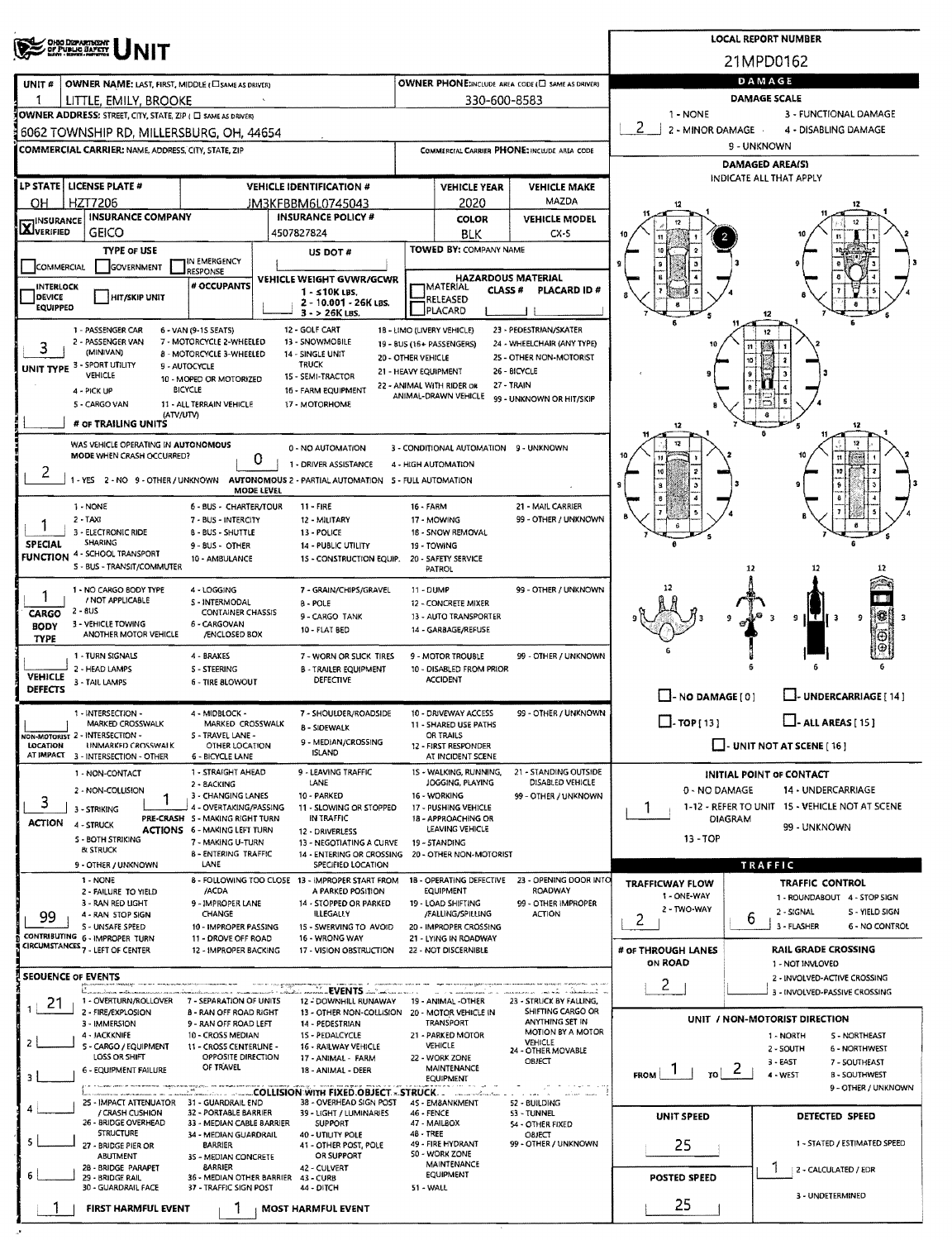